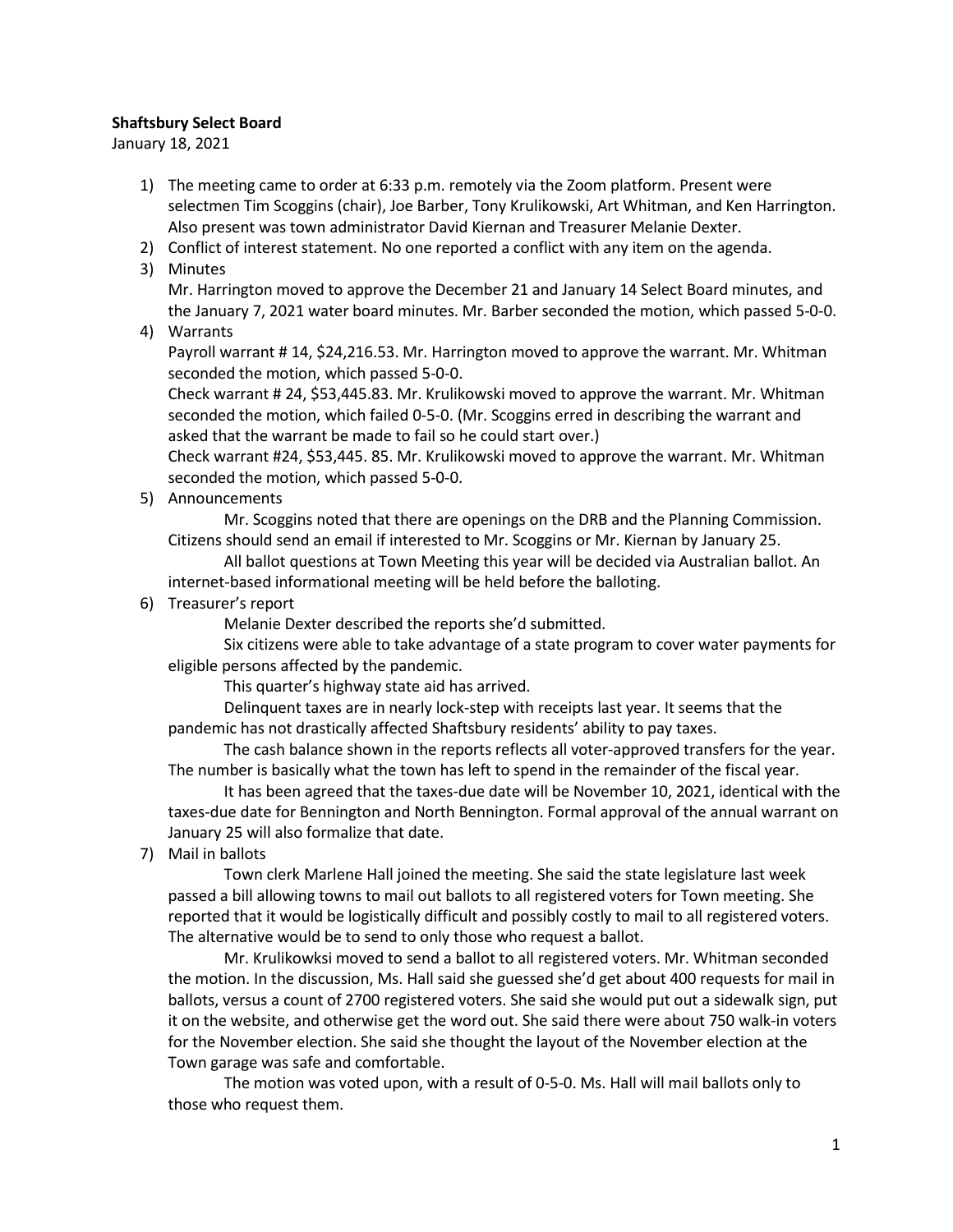Mr. Scoggins reported that CAT-TV has agreed to handle the logistics of the informational meeting. By state law, the meeting can be held any time on any of the three days before Town meeting. It was suggested to hold it at 3 p.m. on the Saturday before. [NOTE: After the meeting it was learned that CATTV wishes to do school meetings on Monday and selectboard meetings on Sunday. The Shaftsbury meeting will likely be held on SUNDAY at 3p.]

- 8) Mr. Kiernan reported that some changes had been made to the proposed budget on the website. Health insurance was upped a little "after a child was born into the road crew;" a proposed revenue line (sale of equipment) had to be reduced; and the tax rate will have to change. The FY 22 budget will be \$2,262,140, an increase of 1% over last year, or an increase of \$14.20 per \$100,000 valuation. A \$250,000 home would pay \$35 more in taxes in FY 22. He said he's received no questions from the public.
- 9) NEMRC assessor services contract renewal

Mr. Kiernan said the town used to employ a professional assessor, but such individuals are rare today. NEMRC offers similar services and Shaftsbury has depended on NEMRC for some time now. The new contract is much clearer, laying out responsibilities of NEMRC vs listers clearly. On questioning, it became clear that if we didn't have elected listers we'd have to hire someone to be the public face for assessment purposes. Mr. Whitman moved to accept the lister contract with the change that both listers and NEMRC will assist with hearings and appeals. Mr. Harrington seconded the motion, which passed 5-0-0. One signature from Mr. Scoggins in two separate places is needed.

10) Reinstate pay as you throw stickers.

Mr. Kiernan asked to postpone the return to using stickers until July 1. He said receipts under the current honor system are comparable to past years'.

Mr. Kiernan said he'd been informed that the Casella scale on North Road would close as of February 1, 2021. (He thought that means the Casella facility will essentially close.) This will require significant additional expenses as the Town can no longer simply truck material across the street but must take it to more distant places. The Select Board should begin thinking about how to approach negotiations with Casella as a new contract is crafted. (The present one expires in June.) Mr. Kiernan said Casella has submitted an application for a new state permit. He has not yet seen the language. Mr. Scoggins said the Town should participate in that permit process.

11) Ballot items

Mr. Kiernan has put together some suggested language for the ballot. It includes the FD air pack reserve fund and a renewal of the tax exemption for the Shaftsbury Community House for a period of five years. He will ask VLCT to look the items over. The SB will formally review them at a special meeting on 1/25.

12) Town meeting procedures

The CAT-TV presentation will be run by Tom Daly, town moderator.

13) Other business

Rescuing the Eagle Square stamping machine at Bernstein Display. Bernstein and the Historical Society are on board. Mr. Scoggins thought that when the old stone building goes, a memorial should be emplaced. Mr. Kiernan said he and Mike Yannotti will visit the site to see what kind of an obstacle it really is.

Fire Department purchase: \$1837 for the deputy chief's radio in his personal vehicle; and \$8537 for three full sets of bunker gear. Both items have been in their budget for some time and the money is there. Mr. Whitman moved to authorize the fire department to use their own budget to purchase radio equipment and turn out gear. Mr. Harrington seconded the motion, which passed 5-0-0.